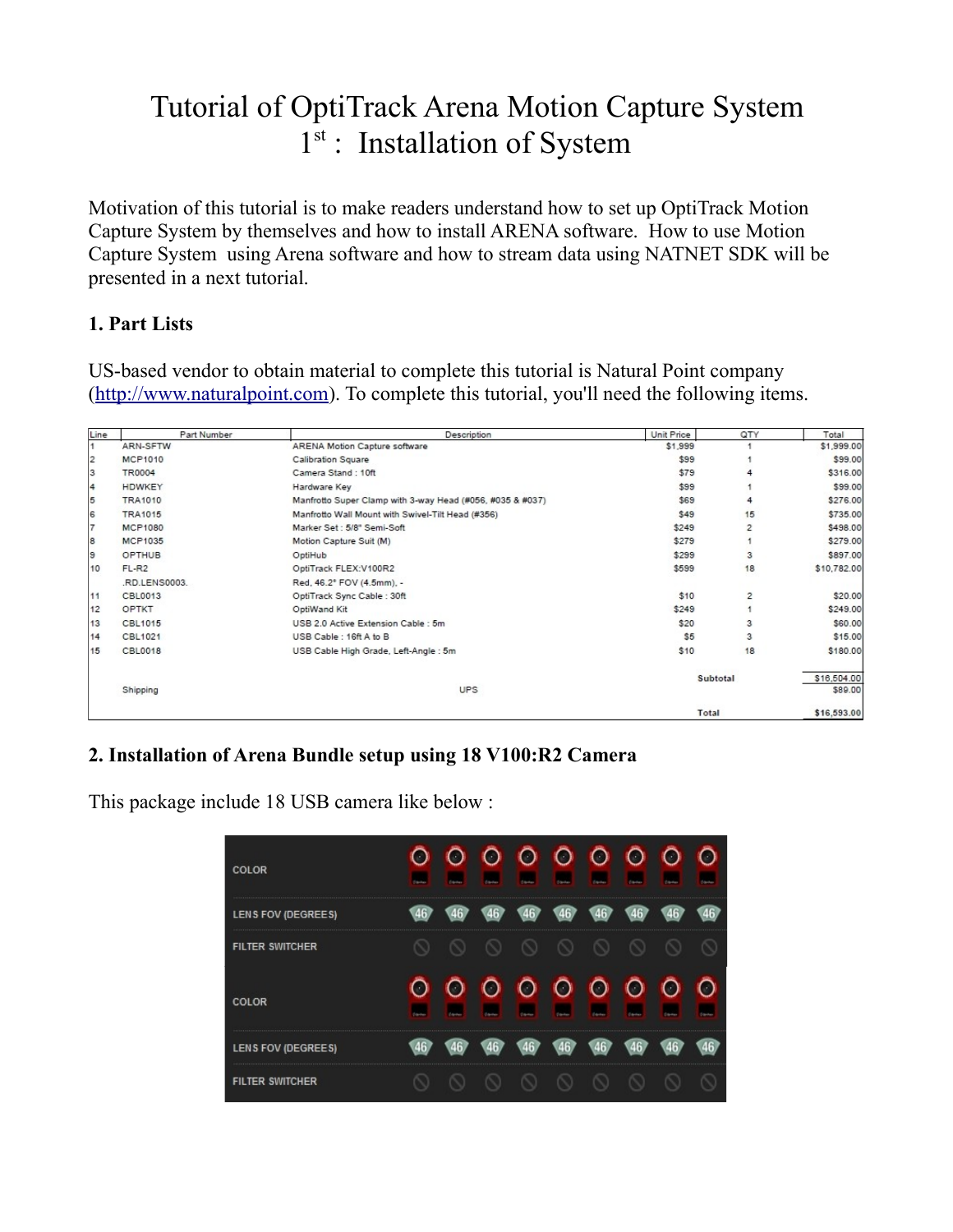And also includes :



To install this bundle, we also need one Motion Capture System dedicated PC which need performance like below :

Hardware Construction and Installation of Arena Software:

Step 1) First, we should setup 18 cameras. Cameras can be fixed to wall or tripod. Recommended configuration of 18 camera setup is presented in a picture below.

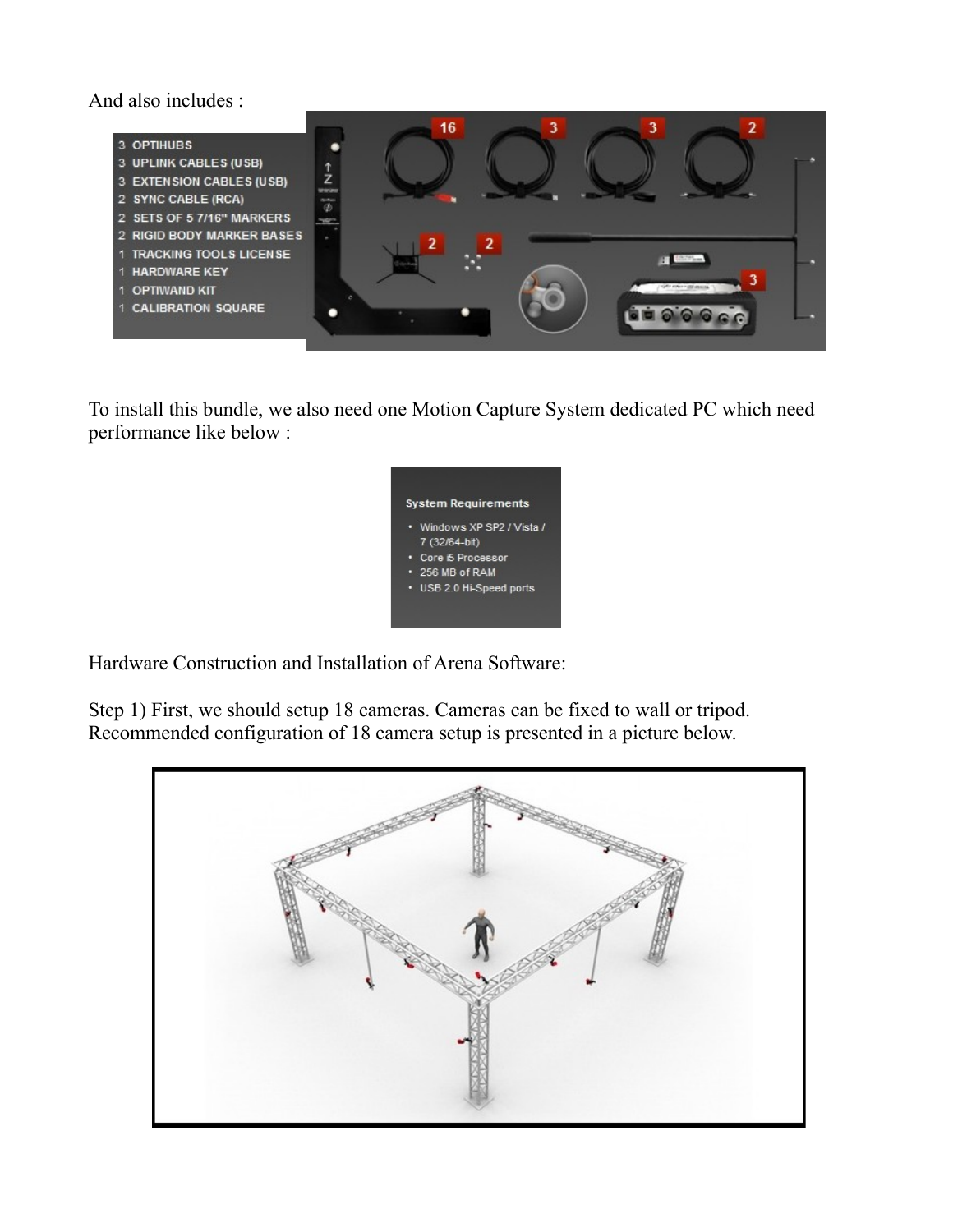

Step 2) Arena Software Installation

You can download Arena software from Natural Point Optitrack web-page [\(http://www.naturalpoint.com/optitrack/downloads/arena.html\)](http://www.naturalpoint.com/optitrack/downloads/arena.html).

Our version is ARENA 1.7.3 and can be updated to new version until our license is effective(Our permission for update will be terminated in August 2012). After then, we can purchase new license or we should keep current version of Arena.

To activate Arena software in our dedicated computer, we should activate our license in Arena web-page first [\(http://www.naturalpoint.com/optitrack/support/\)](http://www.naturalpoint.com/optitrack/support/). For more detailed information of this process such as license serial number, please contact Kiwon Sohn  $(\text{skw1125@gmail.com})$ . We will not include our license serial number in this tutorial for security problem.

One thing which should not forget is that we use Hardware key for activation. Hardware key is small USB shaped device which give a permission of license to computer. Currently, Hardware key is connected to Motion Capture System dedicated computer in Bossone lab. Hardware key always should be connected to computer if you want to install and run Arena in a computer.

After finishing 2 steps above, Arena web-page will give you a license file by email. You should save the file in location which they mentioned in an email.

After installing Arena, you can see 2 shortcut icon in Desktop in your computer.  $1<sup>st</sup>$  one is activation program and  $2<sup>nd</sup>$  one is Arena. If this is  $1<sup>st</sup>$  installation in your computer, you should execute an activation program and type information which you typed in Arena web-page. Don't forget that Hardware key should be connected to your computer always.

After successful activation, you can run Arena software by clicking Arena icon.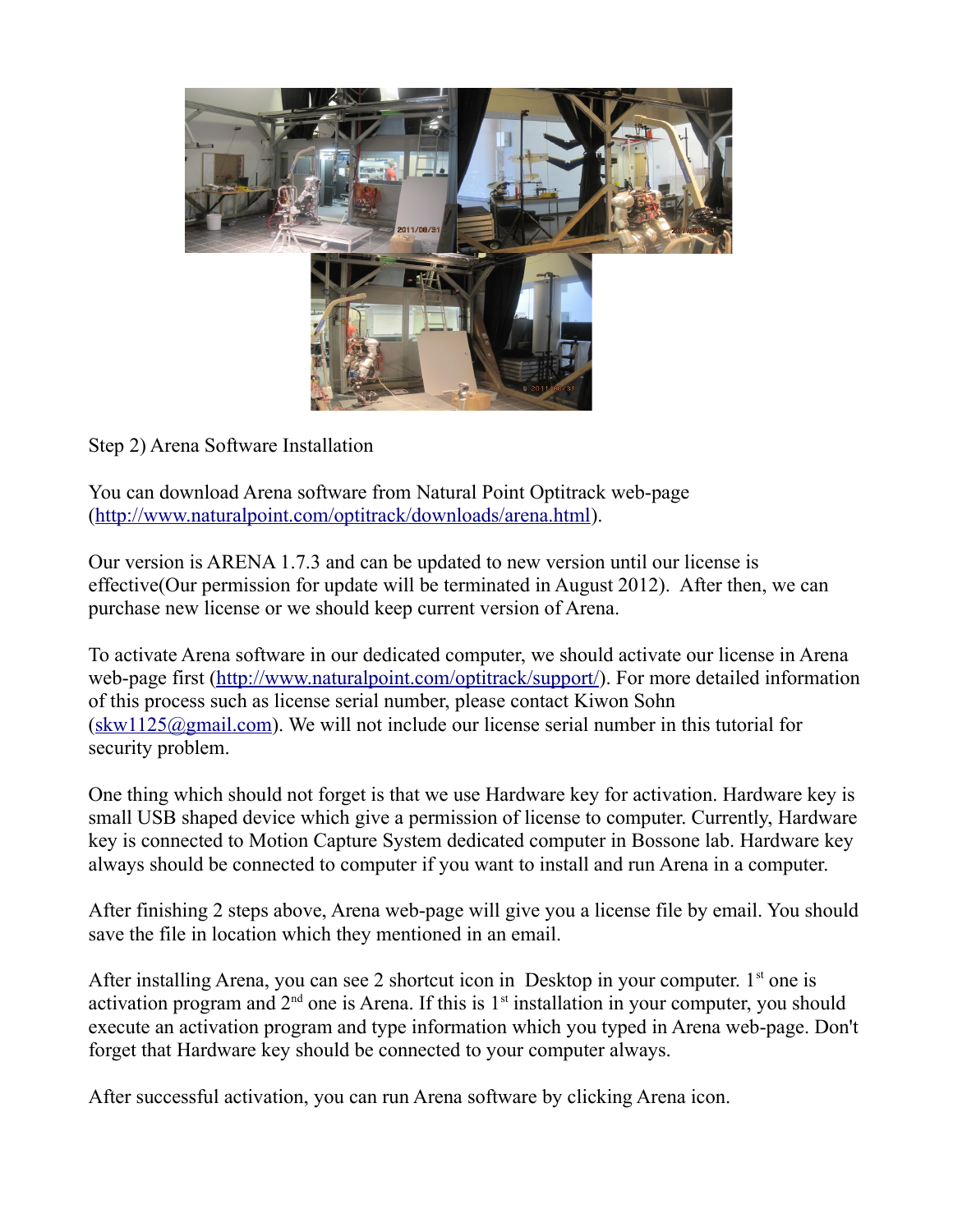## Step 3) USB connection

After positioning 18 cameras, we should connect USB cables between OptiHubs and cameras. Each OptiHub can connect 6 cameras. Since we have 3 Hub, we can connect all 18 cameras to Hubs. After connecting Hub and cameras, we also should connect Each Hub and a MOCAP dedicated computer. Last, we also should connect Sync cable between OptiHub. Connecting Sync cable is very important, therefore we recommend looking at system configuration picture which we present below carefully and connect in a same way with a setup in a picture.

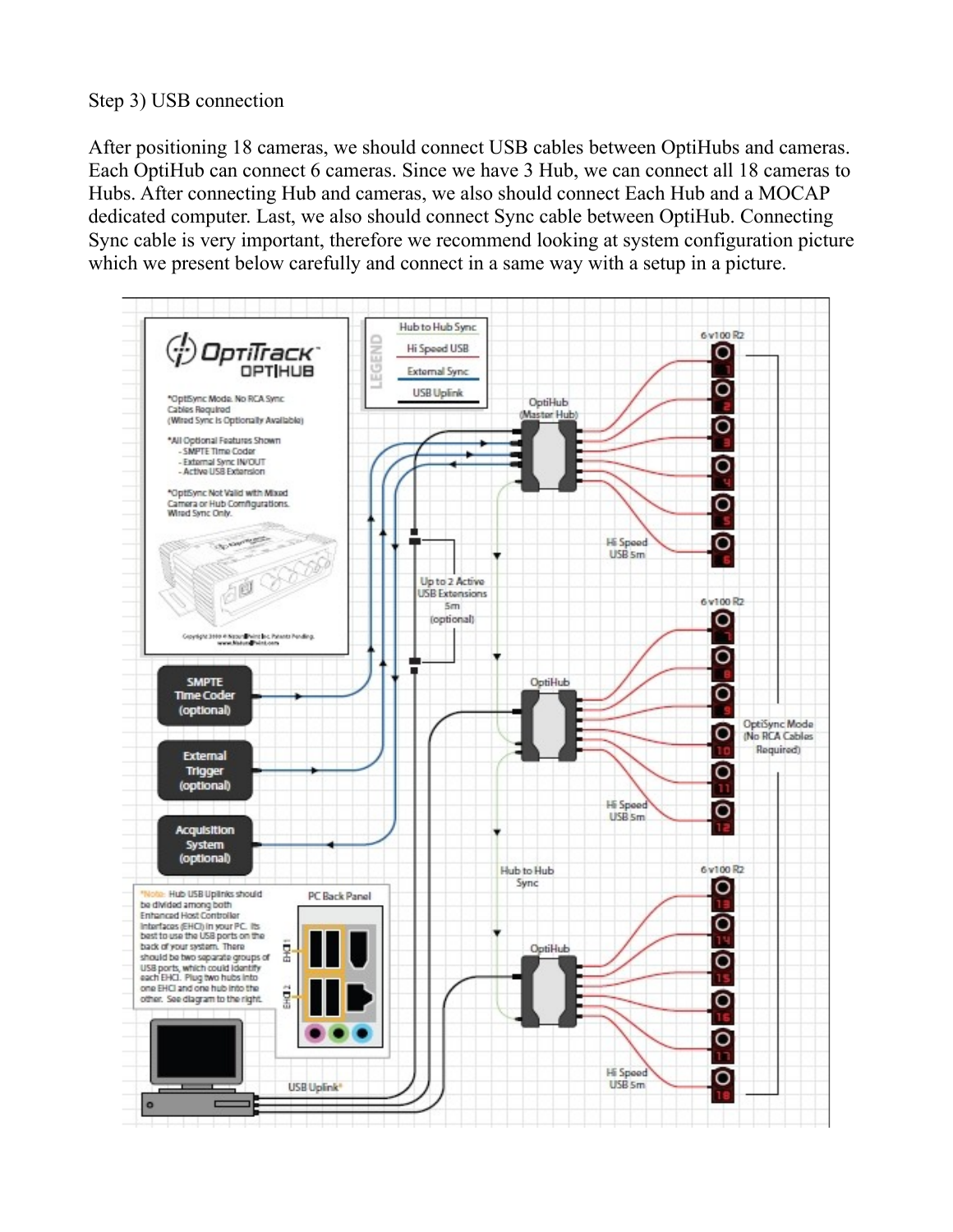OptiHub should be powered by using converter which Arena Bundle provide. After finishing USB connection, you can see OptiHub and 18 cameras in your computer like this.



In Arena program, if you click Select Camera button on right toolbar, you can see new pop up window which has name "Select Cameras". In a window, you can select cameras which you want to use.

|                                              |                     | <b>Settings</b><br>Tracking Display<br>Stream |
|----------------------------------------------|---------------------|-----------------------------------------------|
|                                              |                     | Comeras<br>Point Cloud                        |
|                                              |                     | Select Cameras                                |
|                                              |                     | All Camera                                    |
|                                              |                     | Camera Settings                               |
|                                              |                     | Thresh Expos Intensity FPS                    |
| <b>Select Camera</b>                         |                     |                                               |
| Select Cameras to use.                       |                     | o                                             |
| Camera                                       | Label               |                                               |
| OptiTrack (1030a)                            | Camera 1            | $\omega$<br>$\circ$                           |
| $\overline{\mathbf{v}}$<br>OptiTrack (1031b) | Camera 2            | 100<br>150<br>55<br>15                        |
| OphTrack (1032c)                             | Camera 3            | IR LEDs Enabled                               |
| OptiTrack (1030a)<br>$\checkmark$            | Camera 4            | V Numeric LEDs Enabled                        |
| $\overline{\mathbf{v}}$<br>OptiTrack (1031b) | Camera 5            | Camera Processing Mode                        |
| $\overline{\mathbf{v}}$<br>OptiTrack (1032d) | Camera 6            | ○ Segments                                    |
| OptiTrack (1033e)<br>$\blacktriangledown$    | Camera 7            | O HW Objects                                  |
| $\blacktriangledown$<br>OptiTrack (1038c)    | Camera 8            | Precision Greyscale                           |
| K                                            | $\rightarrow$       | <b>Block</b>                                  |
|                                              |                     |                                               |
|                                              | <b>DK</b><br>Cancel | Block All Visible Points                      |
|                                              |                     |                                               |
|                                              |                     | Remove All                                    |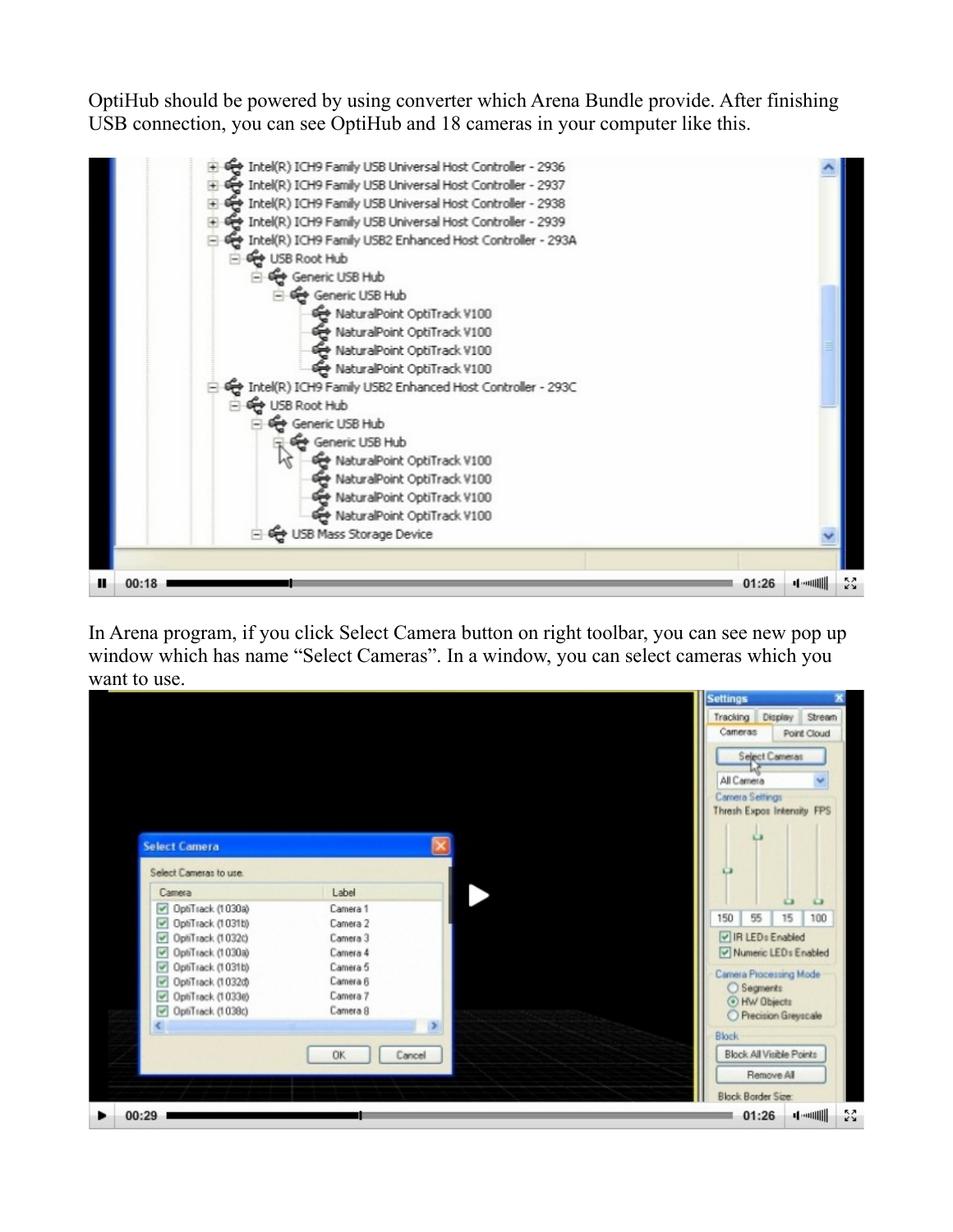Step 4) Camera Angle setting.

Though 18 cameras are fixed to wall or tripod, you still should adjust angle of each cameras. For setting angle, you should execute Arena 1<sup>st</sup>. Then, you select 18 cameras like what we explained in previous section.

Then you can see 18 small windows on right position of window like below.



Then, you push play button on Capture tab in bottom toolbar of window.

| <b>Capture and Edit</b><br>Capture              | 60<br>FPS:<br>$\rightarrow$<br>Edit | Show All<br>Column 1 :<br>56<br><b>Nindows</b>                                            |                                                    |                              |
|-------------------------------------------------|-------------------------------------|-------------------------------------------------------------------------------------------|----------------------------------------------------|------------------------------|
|                                                 | 00:00                               | Time<br>Begin Recording In<br>Recording Length<br>$C$ sec<br>5<br>30<br>$\frac{4}{9}$ sec | Take Title<br>Auto Title Increment<br>Title Take 1 | Voice<br>Use Voice<br>Volume |
| Camera Status: Stopped<br><b><i>i</i></b> start | → untitled - OptiTrack ::           | Synch Status: Not Synchronized                                                            | Calibration Status: Not Calibrated                 | Point Cloud Status: Off      |
| 00:39                                           |                                     |                                                                                           |                                                    | <b>4-000000</b><br>01:26     |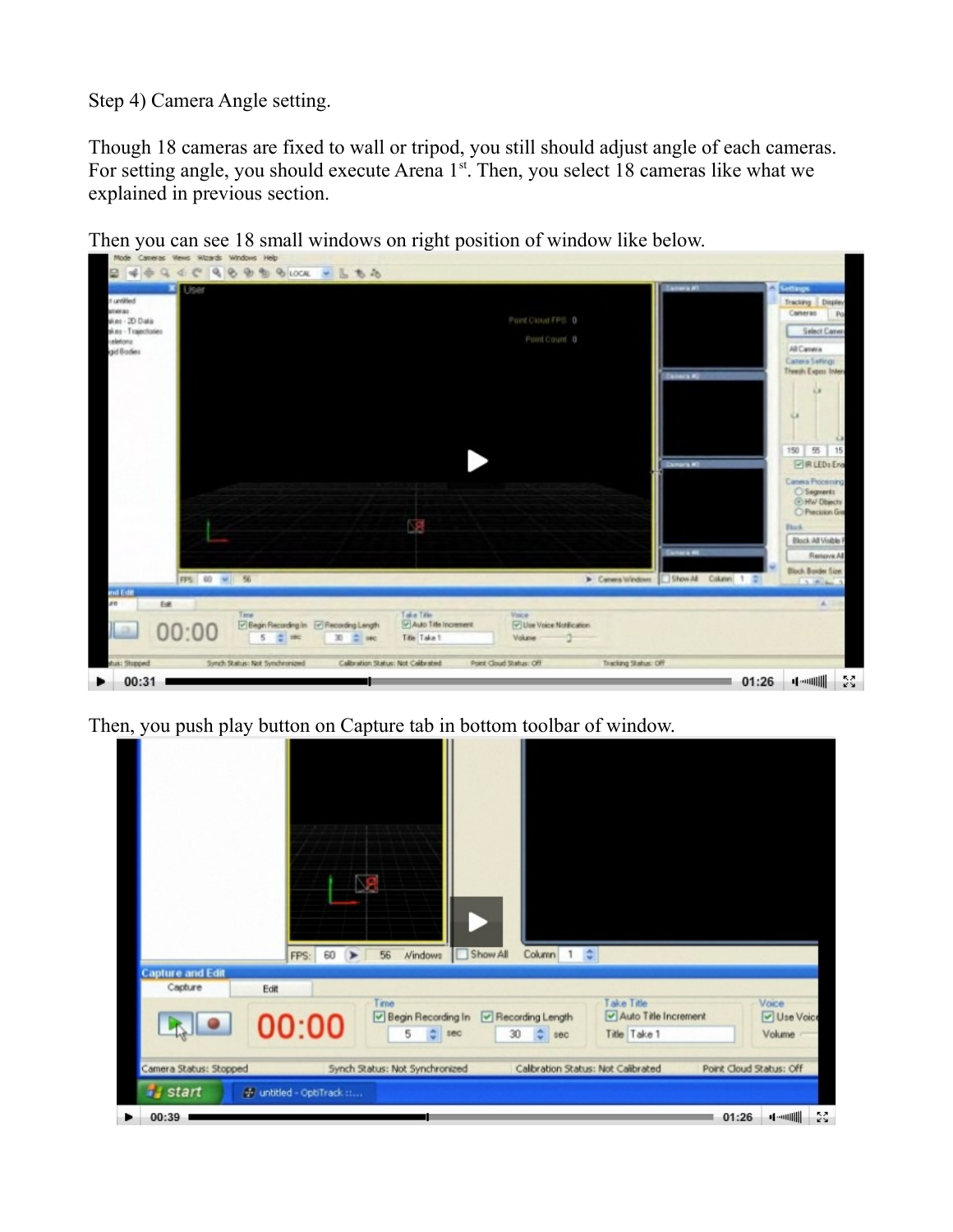You can see each 18 small windows show capturing information and captured image.



For better quality of image, you can right click small window and select gray-scale image option. Then you see gray-scale image of a window like below.